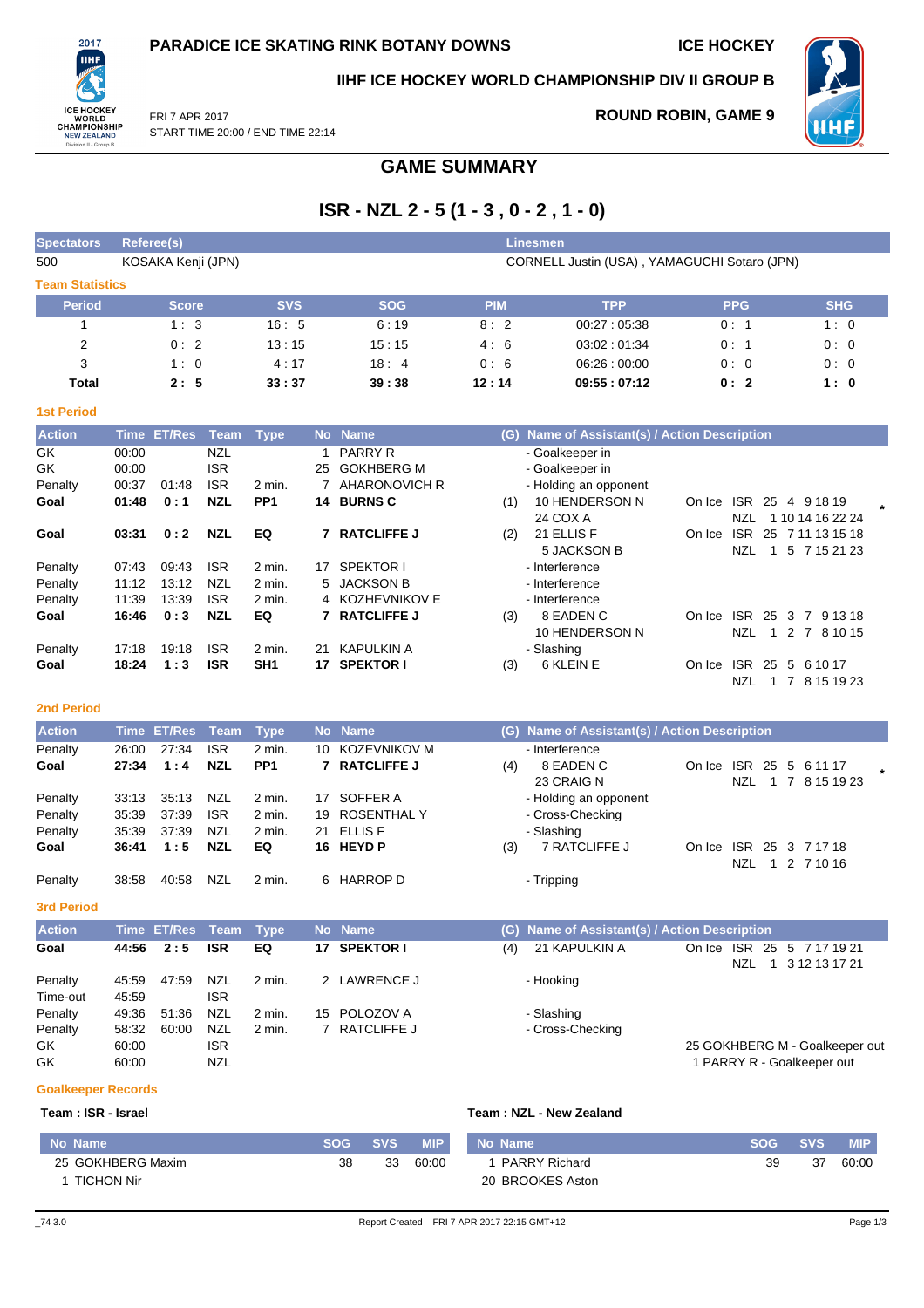### **PARADICE ICE SKATING RINK BOTANY DOWNS ICE HOCKEY**



**IIHF ICE HOCKEY WORLD CHAMPIONSHIP DIV II GROUP B**



FRI 7 APR 2017 START TIME 20:00 / END TIME 22:14

### **ROUND ROBIN, GAME 9**

| <b>Game Statistics</b>          |  |
|---------------------------------|--|
| Team : ISR (white)              |  |
| <b>Head Coach: EISLER Derek</b> |  |

| <b>Head Coach: EISLER Derek</b> |                         |          |          |          |                |                |          |          |        | <b>Shots on Goal</b> |                |    |                 |             |
|---------------------------------|-------------------------|----------|----------|----------|----------------|----------------|----------|----------|--------|----------------------|----------------|----|-----------------|-------------|
| <b>No Pos</b>                   | <b>Name</b>             | G        | A        | P        | <b>PIM</b>     | $FO+$          | FO-      | $FO+/-$  | FO%    |                      | $\overline{2}$ | 3  | OT<br><b>TS</b> | $+/-$       |
| 3 D                             | <b>KAFRI Ori</b>        | 0        | $\Omega$ | $\Omega$ | 0              | 0              |          | $-1$     | 0.00   | 1                    | $\Omega$       | 0  |                 | $-2$        |
| 7 F                             | <b>AHARONOVICH Roey</b> | 0        | 0        | 0        | 2              | 3              |          | 2        | 75.00  | 0                    | 2              | 6  | 8               | $-2$        |
| F<br>9                          | MAZOUR Daniel +A        | 0        | 0        | 0        | 0              | 21             | 9        | 12       | 70.00  |                      | 3              | 3  |                 | $-1$        |
| 13 F                            | <b>VERNYY Artem</b>     | 0        | $\Omega$ | $\Omega$ | 0              | 1              | 0        |          | 100.00 |                      |                | 0  | 2               | $-2$        |
| 18 D                            | SPIVAK Daniel +A        | 0        | $\Omega$ | $\Omega$ | $\Omega$       | 0              | 0        | $\Omega$ | 0.00   | 1                    | 2              |    | 4               | $-3$        |
| 5 D                             | <b>VINITZKI Tomer</b>   | 0        | 0        | 0        | 0              | 0              | 0        | 0        | 0.00   | 0                    | 0              | 0  | 0               | $+2$        |
| $\mathsf{F}$<br>6               | <b>KLEIN Elie</b>       | 0        |          |          | 0              | 3              |          | 2        | 75.00  | 0                    | 2              |    | 3               | $+1$        |
| 10 D                            | KOZEVNIKOV Michael      | $\Omega$ | 0        | 0        | 2              | 0              | 0        | 0        | 0.00   | 0                    | 2              | 0  | 2               | $+1$        |
| 17 F                            | SPEKTOR Ilya +C (BP)    | 2        | $\Omega$ | 2        | $\overline{2}$ |                | 6        | $-5$     | 14.29  | 1                    | $\Omega$       | 3  | 4               | $+1$        |
| 21 F                            | <b>KAPULKIN Ariel</b>   | $\Omega$ |          |          | $\overline{2}$ |                | 7        | -6       | 12.50  | 0                    |                | 0  |                 | $+1$        |
| 4 F                             | KOZHEVNIKOV Evgeni      | 0        | $\Omega$ | 0        | 2              |                |          | 0        | 50.00  | 0                    |                |    | 2               | $\mathbf 0$ |
| 11 D                            | <b>MAARAVI Shai</b>     | 0        | $\Omega$ | 0        | 0              | 0              | 0        | 0        | 0.00   | 0                    |                | 0  |                 | $-1$        |
| 12 D                            | AHARONOVICH Tomer       | 0        | 0        | 0        | 0              | 3              | 6        | $-3$     | 33.33  | 0                    | 0              |    |                 | 0           |
| D<br>19                         | <b>ROSENTHAL Yuval</b>  | 0        | 0        | $\Omega$ | $\overline{2}$ | 0              | 0        | $\Omega$ | 0.00   | 0                    | $\Omega$       | 0  | 0               | $+1$        |
| 24 F                            | KRIVOBRIUKHOV Anton     | 0        | 0        | $\Omega$ | 0              | 0              | 0        | 0        | 0.00   | 0                    | 0              |    |                 | $\mathbf 0$ |
| 14 F                            | <b>SHERF Maor</b>       | 0        | 0        | 0        | 0              | 0              | $\Omega$ | 0        | 0.00   | 0                    | 0              |    |                 | 0           |
| 15 F                            | <b>GREENBERG Joshua</b> | $\Omega$ | 0        | $\Omega$ | 0              | 0              | 0        | 0        | 0.00   | 0                    | $\Omega$       | 0  | 0               | $-1$        |
| $\mathsf{F}$<br>16              | <b>BEN TOV Itay</b>     | 0        | 0        | 0        | 0              | $\overline{2}$ | 3        | $-1$     | 40.00  |                      | 0              | 0  |                 | $\mathbf 0$ |
| GK                              | <b>TICHON Nir</b>       | 0        | 0        | 0        | 0              |                |          |          |        | 0                    | 0              | 0  | 0               |             |
| 25 GK                           | <b>GOKHBERG Maxim</b>   | 0        | $\Omega$ | 0        | 0              |                |          |          |        | 0                    | 0              | 0  | 0               |             |
| <b>Total</b>                    |                         | 2        |          | 4        | 12             | 36             | 35       |          | 50.70  | 6                    | 15             | 18 | 39              |             |

| Team: NZL (black) |                           |             |                |             |                |              |                |                |        |                |                |                      |                        |             |
|-------------------|---------------------------|-------------|----------------|-------------|----------------|--------------|----------------|----------------|--------|----------------|----------------|----------------------|------------------------|-------------|
|                   | Head Coach: ROUT Maru     |             |                |             |                |              |                |                |        |                |                | <b>Shots on Goal</b> |                        |             |
| <b>No Pos</b>     | <b>Name</b>               | G           |                |             | <b>PIM</b>     | $FO+$        | FO-            | $FO+/-$        | FO%    |                |                |                      | <b>OT</b><br><b>TS</b> | $+/-$       |
|                   |                           |             | A              | P           |                |              |                |                |        |                | $\overline{2}$ | 3                    |                        |             |
| 2D                | <b>LAWRENCE Jamie</b>     | 0           | 0              | 0           | 2              | 0            | 0              | 0              | 0.00   | 0              | 1              | 0                    | 1                      | $+2$        |
| 10 F              | <b>HENDERSON Nicholas</b> | 0           | 2              | 2           | $\Omega$       | 0            | 0              | 0              | 0.00   | $\overline{2}$ | 3              | 0                    | 5                      | $+2$        |
| 16 F              | <b>HEYD Paris</b>         |             | 0              | 1           | 0              | 3            | $\overline{7}$ | $-4$           | 30.00  | 1              | $\overline{2}$ | 0                    | 3                      | $+1$        |
| 22 F              | <b>CHALLIS Jordan</b>     | 0           | 0              | 0           | 0              | 0            |                | -1             | 0.00   | 1              | 0              | $\mathbf 0$          |                        | $\mathbf 0$ |
| 24 F              | COX Andrew +A             | $\Omega$    | 1              | 1           | 0              | 6            | 3              | 3              | 66.67  | 0              | 0              | 1                    |                        | $\mathbf 0$ |
| 5 D               | <b>JACKSON Blake</b>      | 0           |                |             | 2              | 0            | 0              | 0              | 0.00   | 0              | 0              | 0                    | 0                      | $+1$        |
| 7 F               | RATCLIFFE Jacob (BP)      | 3           |                | 4           | $\overline{2}$ | 9            | 7              | $\overline{2}$ | 56.25  | 3              |                | 1                    | 5                      | $+2$        |
| $\mathsf{F}$<br>8 | <b>EADEN Chris</b>        | $\Omega$    | $\overline{2}$ | 2           | $\Omega$       | 0            | $\Omega$       | 0              | 0.00   | 2              |                | $\Omega$             | 3                      | $\mathbf 0$ |
| 15 F              | POLOZOV Aleksandr         | 0           | 0              | 0           | $\overline{2}$ | 0            | 0              | 0              | 0.00   | $\mathbf{1}$   | 2              | 1                    | 4                      | $+1$        |
| 23 D              | CRAIG Nick +A             | $\Omega$    |                | 1           | $\Omega$       | $\Omega$     | $\Omega$       | $\Omega$       | 0.00   | 1              | $\Omega$       | $\Omega$             |                        | $\mathbf 0$ |
| 3 F               | <b>ATTWELL Michael</b>    | 0           | 0              | 0           | 0              | 4            | 5              | $-1$           | 44.44  | 0              | 1              | 0                    |                        | $-1$        |
| 13 D              | <b>HAY Andrew</b>         | 0           | 0              | $\Omega$    | 0              | 0            | $\mathbf 0$    | 0              | 0.00   | $\mathbf{1}$   | 0              | $\mathbf 0$          |                        | $-1$        |
| 14 F              | <b>BURNS Callum</b>       |             | 0              |             | 0              | 1            | 0              | 1              | 100.00 | 2              | 0              | 0                    | $\overline{2}$         | $\mathbf 0$ |
| 17 F              | SOFFER Adam               | 0           | 0              | 0           | 2              | 0            | 0              | 0              | 0.00   | 0              | 0              | 1                    | 1                      | $-1$        |
| 21 F              | <b>ELLIS Frazer</b>       | $\mathbf 0$ | 1              | 1           | $\overline{2}$ | $\mathbf{1}$ | 4              | $-3$           | 20.00  | $\mathbf{1}$   | 1              | 0                    | $\overline{2}$         | $\mathbf 0$ |
| 6 F               | <b>HARROP</b> Dale        | 0           | 0              | 0           | 2              | 11           | 7              | 4              | 61.11  | 1              | 2              | 0                    | 3                      | 0           |
| 9<br>D            | HAINES Berton +C          | 0           | 0              | 0           | 0              | 0            | $\mathbf 0$    | 0              | 0.00   | 0              | 0              | $\mathbf 0$          | 0                      | 0           |
| 11 F              | <b>HAY Oliver</b>         | 0           | $\Omega$       | 0           | $\Omega$       | $\Omega$     | $\Omega$       | 0              | 0.00   | 0              | 1              | 0                    |                        | $\mathbf 0$ |
| 12 F              | SANDOY Remy               | 0           | 0              | 0           | 0              | 0            | 0              | 0              | 0.00   | 1              | 0              | 0                    |                        | $-1$        |
| 19 F              | <b>RUDDLE Ryan</b>        | $\Omega$    | 0              | $\mathbf 0$ | $\Omega$       | $\mathbf 0$  | $\overline{2}$ | $-2$           | 0.00   | $\overline{2}$ | $\mathbf 0$    | $\mathbf 0$          | $\overline{2}$         | $-1$        |
|                   |                           |             |                |             |                |              |                |                |        |                |                |                      |                        |             |
| 1 GK              | <b>PARRY Richard</b>      | $\mathbf 0$ | 0              | 0           | 0              |              |                |                |        | 0              | 0              | 0                    | 0                      |             |
| 20 GK             | <b>BROOKES Aston</b>      | 0           | 0              | 0           | 0              |              |                |                |        | 0              | 0              | $\mathbf 0$          | $\mathbf 0$            |             |
| Total             |                           | 5           | 9              | 14          | 14             | 35           | 36             | $-1$           | 49.30  | 19             | 15             | 4                    | 38                     |             |